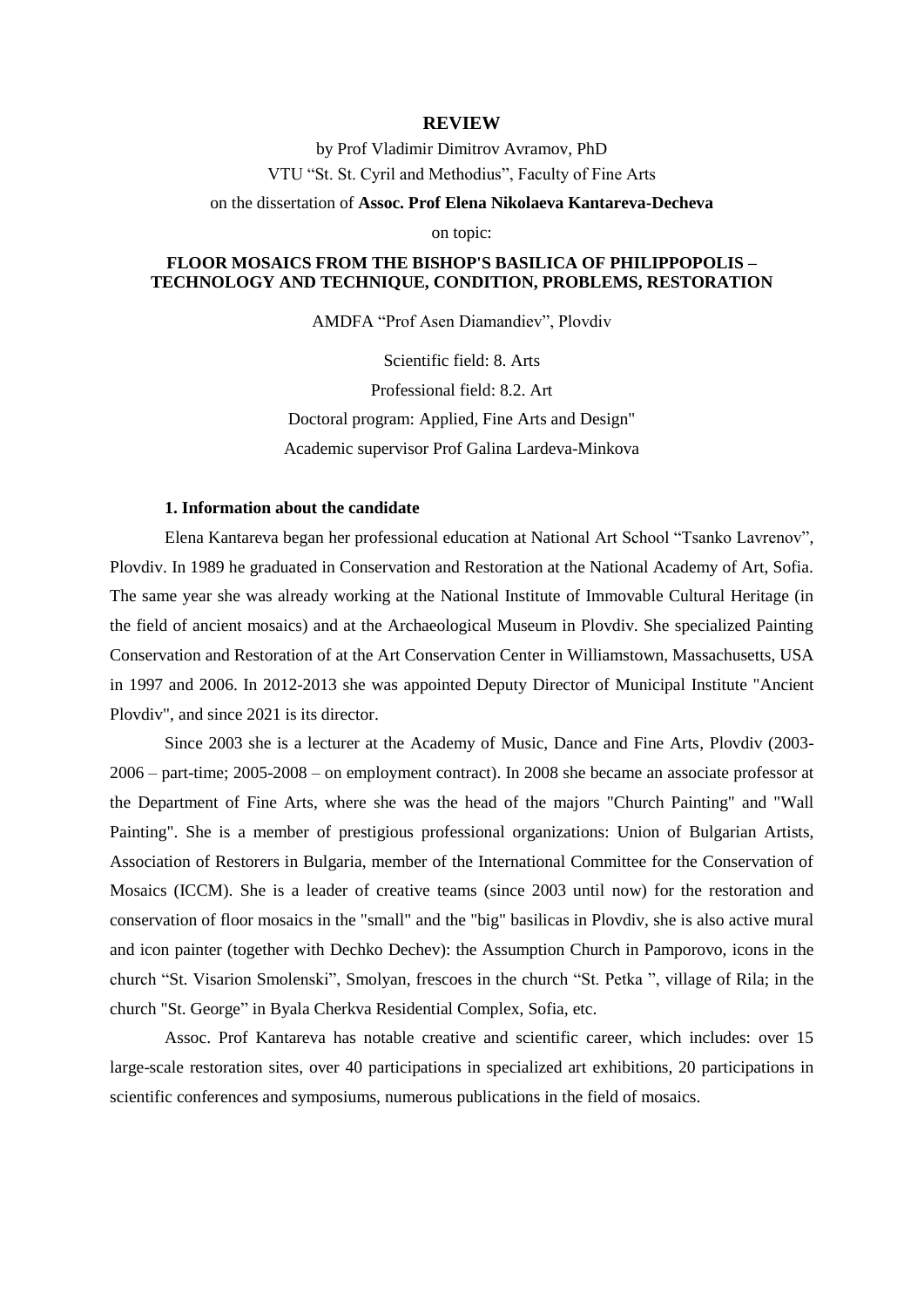## **2. Information about the dissertation**

Elena Decheva is enrolled as a doctoral student individual form of study at the Department of Applied Arts of AMDFA, Plovdiv with order № RD-27-034/ 28.04.2017. She was unregistered with the right to thesis defense with order RD-27-006 / 02.06.2020. **No violations were committed during the realization of the dissertation**.

#### **3. Information about the thesis and the author's abstract**

The work fully complies with the requirements of the Higher Education Act of the Republic of Bulgaria. It is a model for clear structure and logical exposition and together with the abstract they are comprehensive and original scientific study. It consists of: table of contents, introduction, 5 chapters, conclusion, scientific contributions, publications on the topic and bibliography including 83 titles. A total of 176 pages, the dissertation is supported by 130 photographs, presenting visually the specifics of the research topic. The abstract correctly reflects the text of the dissertation and has a clear generalizing function. The methodology and tools used are optimally selected and correspond to the objectives and purpose of the study.

From a linguistic point of view, Elena Kantareva's stylistic device is a rhythmic combination of erudite "recitatives" (Chapter II and Chapter V) and well-placed "silent" journalistic pauses between them (Chapter III and Chapter IV). Such a "morphological" model is magnificently synthesized by Mozart in his famous phrase: "The music is not in the notes, but in the silence between".

#### **4. Scientific contributions**

The author's creative and scientific work is focused on two directions, marking two parallel spheres of creativity – one of them is rather on the border between science and art, dominated by humanitarianism, ethics and preservation of cultural heritage (restoration); the other embodies the demiurgic creative act (sacred painting and murals). This is a distinctive feature of the artist Elena Decheva, a physiognomic author's mark, which is largely projected on the choice of the study. Although the author builds up her exposition quite impassively at first glance, I think that in this seemingly distant view on the restoration there is a huge element of powerful personal impulsiveness, of a very personal attitude (subjective, of course, but in the best sense of the word) and love… I think that this "25<sup>th</sup> frame" is of great importance for expressing the author's position on the topic of the thesis and I will start from there:

Restoration is a very noble, ethical profession (territory), including both extensive scientific training in various fields such as chemistry, physics and biology, and a moral personal imperative to preserve and protect the material nature of our national cultural values. However, the profile of the restorer is not one-sided and directly subordinated only to the paradigm of "encapsulated" physical protection of artifacts. The modern restorer has the competencies for skillful communication in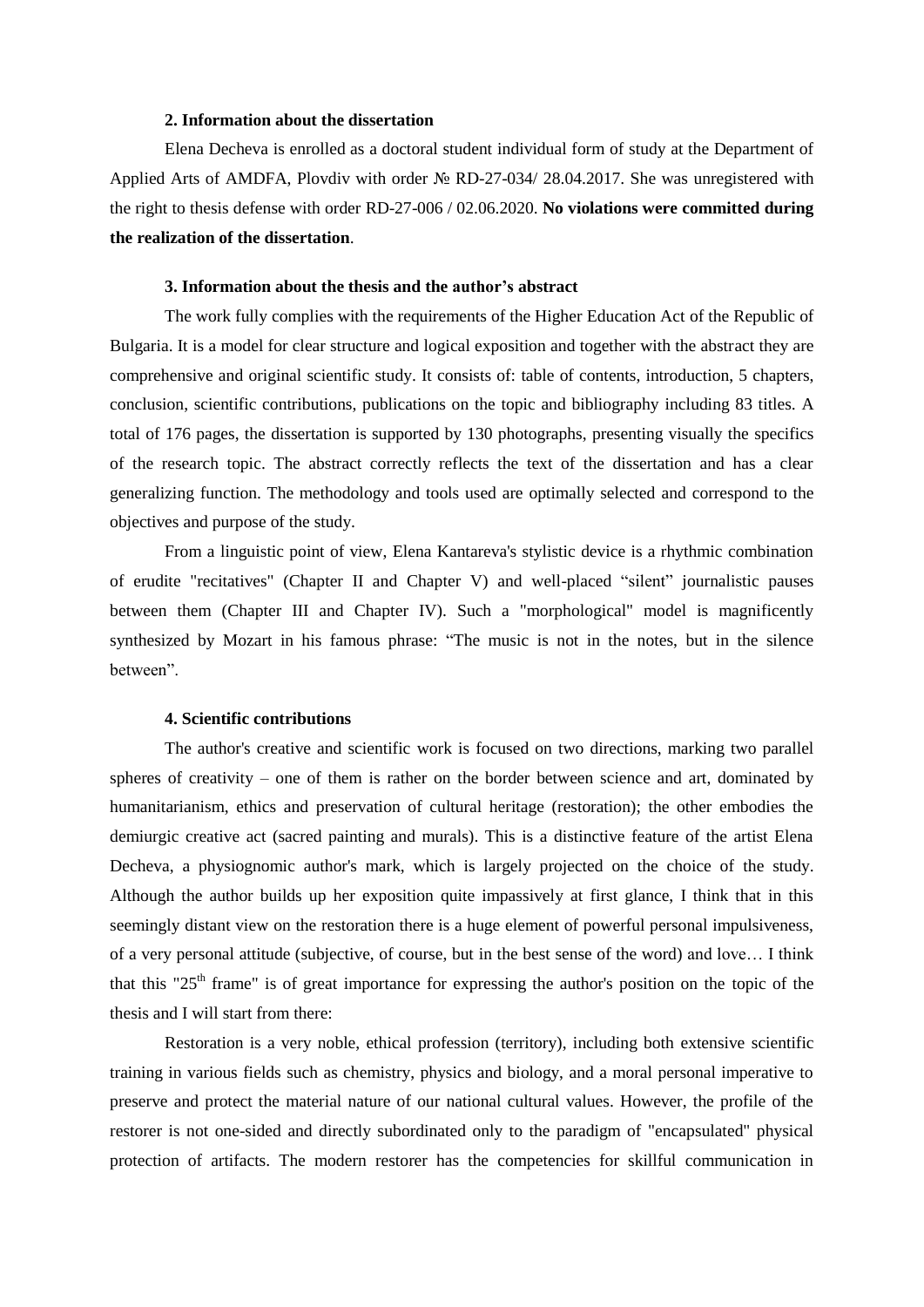parallel fields, he is in close collaboration with scientists, curators, art critics, managers, representatives of various church denominations. And last but not least - the professional nature of the "great" restorer includes his intuitive sense of preventive conservation of seemingly problem-free, reliable objects. Perhaps this is the basis of the cognitive view of the restorer to the natural subject of the restoration - the mosaic artist, mural painter (respectively icon painter). In its optimized version, this "dialogue" (tandem) is combined in one and the same person – called to create and preserve at the same time. This is exactly the case with Elena Decheva. Her comprehensive training and routine enable her to derive the "essence" of the restored objects and to integrate them interpretatively in her author's projects. By default, the technological perfection here is undeniable!

The **contents** of the dissertation is very well structured both chronologically and technically and terminologically. Its dialectical consistency strongly reminds me of a kind of library classifier. The **introduction** naturally emphasizes the prehistory, the modern technical and technological studies of floor mosaics, and the current restoration methods for such temporal dialogues. The floor mosaics in Philippopolis from the two main periods are described very correctly (with the necessary dating and style characteristics): II-II c. and IV-VI c. Particularly important for the dissertation is the second period, which includes the floor mosaics of the Bishop's Basilica. With its stunning area of over 2000 sq. m., this is "the largest preserved mosaic floor of an Early Christian basilica from the IV-VI century in Europe" (p.5). Emphasis is placed on the analysis of the restoration processes until 1990, and even after this fateful year for the economic situation in Bulgaria. The introduction largely embodies the development of thesis itself - from the general to the individual. On a general map of the floor mosaics of ancient buildings (Eirene, the Small and the Big Basilica), Decheva places her protagonists (technique and technology) like on the mise-en-scene in the time staging of her mosaic "play" – from previous conservation and restoration works. (1983-2000) to the current state of the Basilica, the fruit of a combined creative and technological process: conservation, restoration, display and protection (2015-2020). This process gives the Bishop's Basilica a "chance for a new life" (p. 5) - the great goal of the research, and for the author of the dissertation – a unique opportunity to "apply modern analytical techniques and methods of restoration" (p. 165). And she uses them (the specialized methods) in their entire range: from purely practical "laboratory analysis", "stratigraphic research", etc. to theoretical and interdisciplinary: historical, descriptive, comparative, stylistic iconographic analysis, experimental-analytical, even deductive. This adds to the work an additional sense of unity of time, place and action – something very typical of the Roman art (respectively the Roman floor mosaic).

The tasks of the research are "solved" very ingeniously and are in fact the basis for the scientific contributions of the work. It is no coincidence that the wording of the 12 contributions at the end (certainly of high value) almost completely overlap with the tasks set in the Introduction. This in itself is very demonstrative of the disciplined and methodical work in the "pursuit" of the objective and the tasks of the study.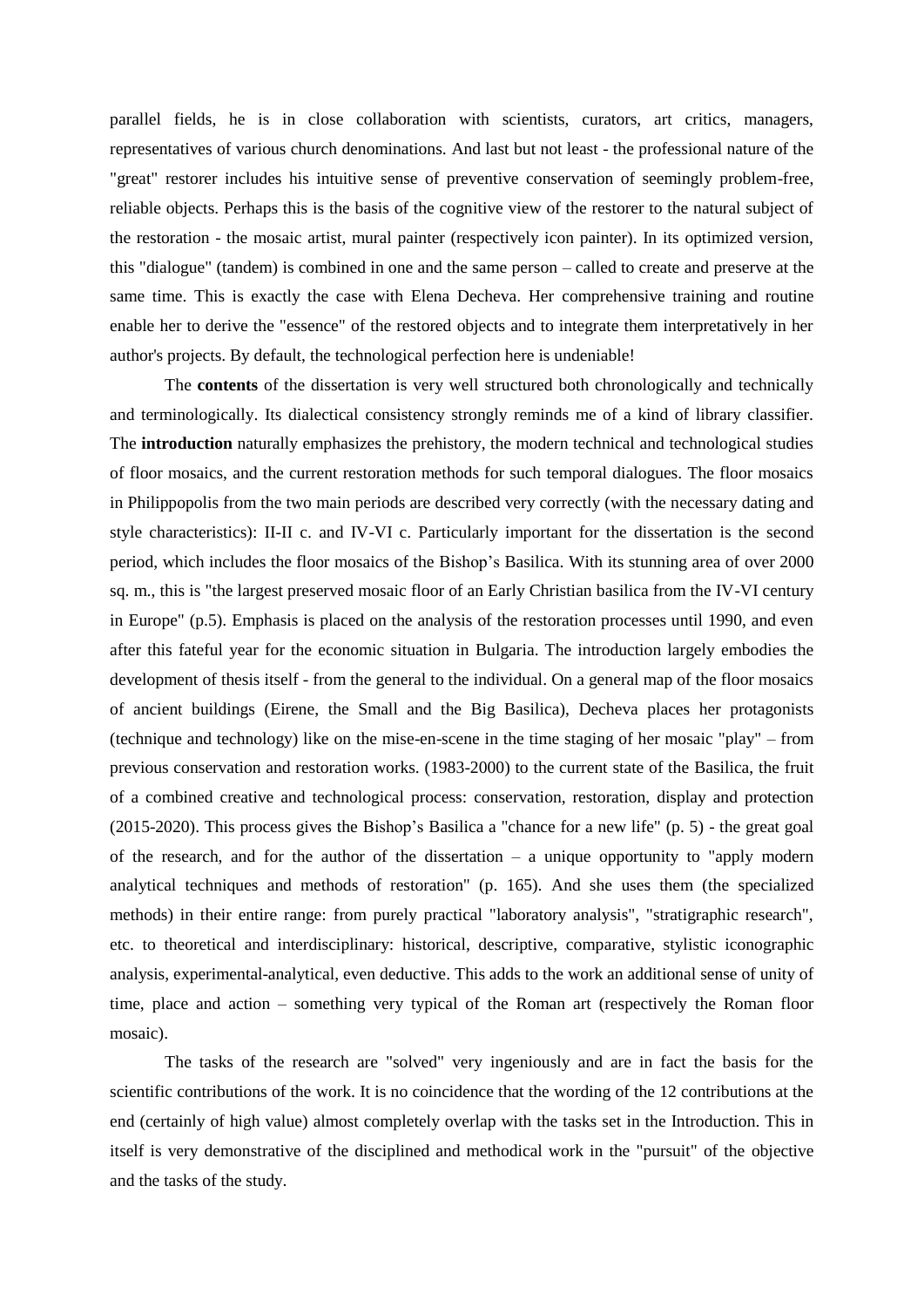A strong support at the end of the Introduction is the information background, ensuring its objectivity and including works of renowned architects and mosaic artists from antiquity to the present day, laboratory analysis of mortars, binders, tesserae, publications on conservation and restoration of mosaics.

**Chapter 1** begins with an impressive list of 13 sites with ancient floor mosaics, discovered only in Plovdiv (p. 9) - a fertile basis for studying the continuity of the Roman mosaics from the time of the Imperium in the subsequent Eastern Roman Empire. The places for their display are also marked – in Archeological Museum Plovdiv, as well as outside it. Naturally, the main emphasis is on item 2 of the list – the Bishop's Basilica from the IV-VI century (pp. 14-16) – a three-nave impressive building with an open courtyard and uncovered polychrome floor mosaics, in places in three layers on top of each other, or with "3 floors" according to the author (p.64 -65). The building is a major "participant" in the large-scale joint program of 2017 between the municipality of Plovdiv and the Foundation America for Bulgaria for restoration, conservation and exhibition of antique mosaics on the territory of ancient Philippopolis.

In **chapter 2** focus is on the specifics of floor mosaic from antiquity to the present day, as well as on the organization of the mosaic studios. As a practicing sculptor-monumentalist (and leader of a mural team), I will note that the way of coordination of a creative team in antiquity and modern times is completely identical. Especially in the implementation of large-scale projects, the internal organization and unconditional discipline and dedication are absolutely necessary. The stylistic proximity and professional dexterity of the various members of such a collective greatly ensure the quality and aesthetics of the "common" work, and the skillful management of the process adds the implicit cumulative energy that each work of art has by definition.

The chapter also discusses the classical ways of arranging mosaics (so-called opuses), as well as the technological sequence of the respective type of arrangement.

I may be slightly off topic, but I would like to mention that from the ancient specimens described in the first and second parts, and the technological development of the mosaics in Philippopolis (the necessary base, the allegorical "landscape" of scientific research) almost as if from Aladdin's lamp there comes the "historical magic" of this actually pointillistic stone painting with all its "pearls": the small broken stone tesserae, the enamel mosaic and the opus sectile, the enamel… And since I brought Aladdin in, let me say that when I look from above the restored mosaic planes, I feel just like him, floating on the magic rug over this fabulous surface.

**Chapter 3** is the natural "stem" of the study, whose indisputable leaf crown "shoots up" the most in chapter four. Slightly derivative of the first chapter, chapter 3 discusses in much greater detail (and in historical periodization) the **main "attribute" of the Great Basilica – the floor mosaics**. The unique decorative-illusionist formations are really a huge challenge for their restorer. A prominent sculptor-monumentalist like Decheva cannot help but "reveal" the compositional symbiosis between the decorative modular panels (be they friezes or parquet figures) and the realistic images in the spaces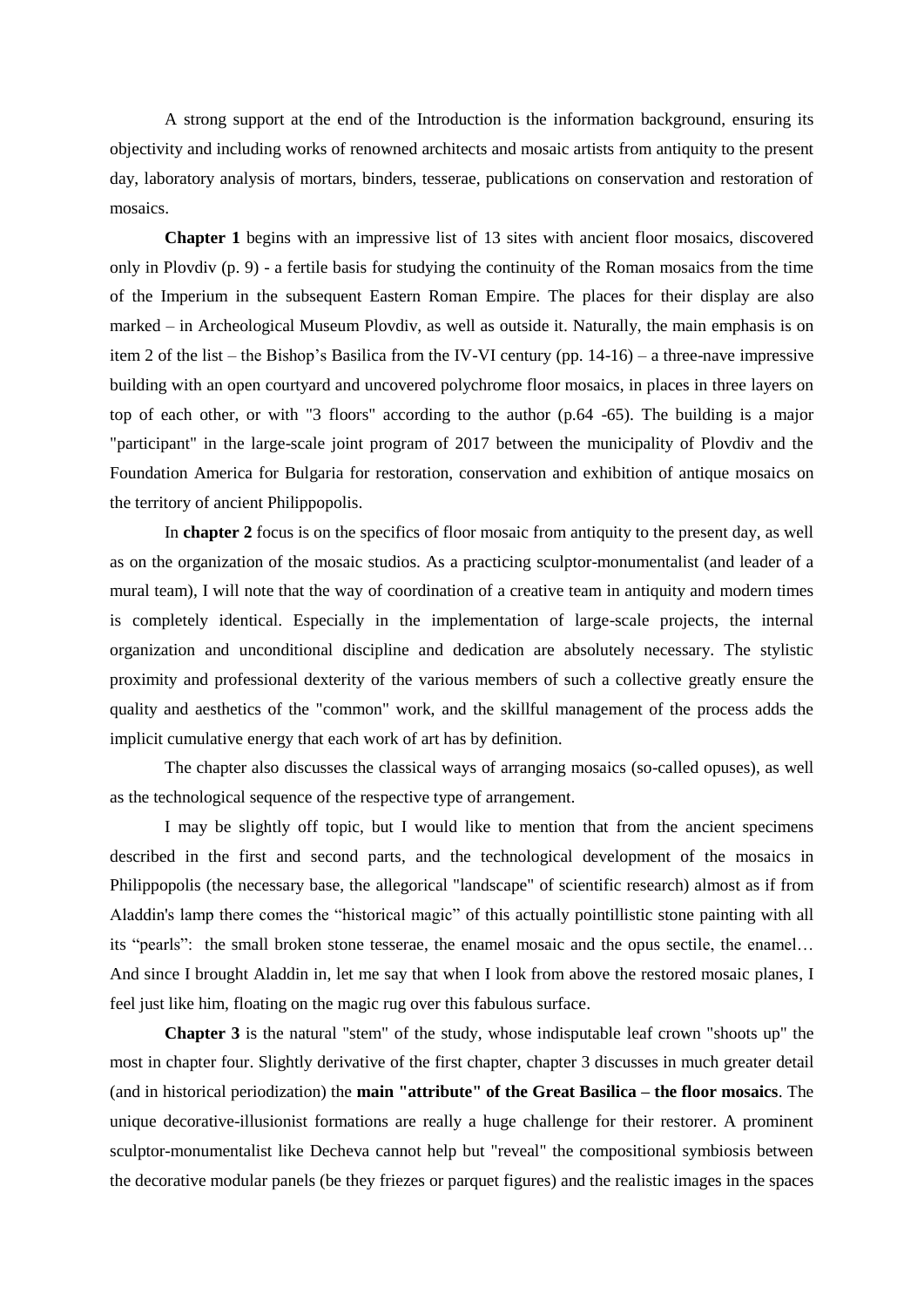between them - baskets, vases, fruits and birds. Basic principles of mural painting are touched upon rhythm, tectonic order, symmetry and asymmetry, raster, orthogonal grids, color harmonies… Here is the big point, fixed by the author: "These mosaics have no parallel with any of the famous compositional schemes and decorative elements common in the Roman Empire. They have their own specific appearance, combining different influences with the local culture, traditions and resource" (p.87-88).

Similarly to the connection between chapters 1 and 3, **Chapter Four** is a genealogical continuation of the second chapter, only adapted to the respective object. The stratigraphy and the technological mosaic order from the Mediterranean Antiquity have been transferred to a specific terrain – Plovdiv and the Bishop's Basilica. The in-depth and very accurately described observations are the literal equivalent of a technological manual for laying floor mosaics; on a "train through the centuries" that the modern mosaicists (students) can "ride", accompanied by an informed guide, through the seemingly inaccessible and enigmatic territory of the mosaic…

Stepping on her erudition and brilliant knowledge of the nature of the mosaic materials, Elena Decheva quite naturally puts the "crown" of her work – **Chapter Five**. This chapter combines scientific analysis and shared personal creative practices, clear cohesion between theoretical possibilities and practical results. For me, this is the most valuable part of the work, because it unconditionally reveals not a abstract polemicist, but a true practicing artist, using her knowledge in an optimal and operative way. This is a serious contributing moment in terms of pedagogical methods that Assoc. Prof Kantareva undoubtedly uses – the formation of teams that allow her current graduates to enter prepared in the eternal collaboration between a teacher – apologist and a student – adept.

Instead of recommendations (which I really do not have) I want to honestly admit that the reality created by Elena Decheva and her team inspires such a respect and is so tangible that my vocabulary simply cannot cover its large scale. It also seems to me that it is too pretentious and heartless to define or classify it in some banal stylistic-artistic form (norm). What she has "resurrected" just has to be experienced and felt on site! It must be visited many times! And here I will rely on Henri Bergson: "There is nothing in my mind that has not previously passed through the emotions ..."

The **conclusion** summarizes the observations very precisely and has an enviable, almost intonational structure of the text. This makes it clear and definite, without "lightening" its semantic potential.

In her **scientific contributions** Elena Kantareva presents very correctly in 12 points the main qualities of her dissertation. They are precise summaries of the in-depth studied internal movements in the restoration practice and **I absolutely agree with them**. And one more thing: her contributions are not burdened with unnecessary pompousness. They focus directly on the contemporary conservation and restoration art and formulate it with eloquent vocabulary. Their wording is very intelligent, with both an outspoken (dispassionate) and an internal (Looking inwards) point of view (as I mentioned at